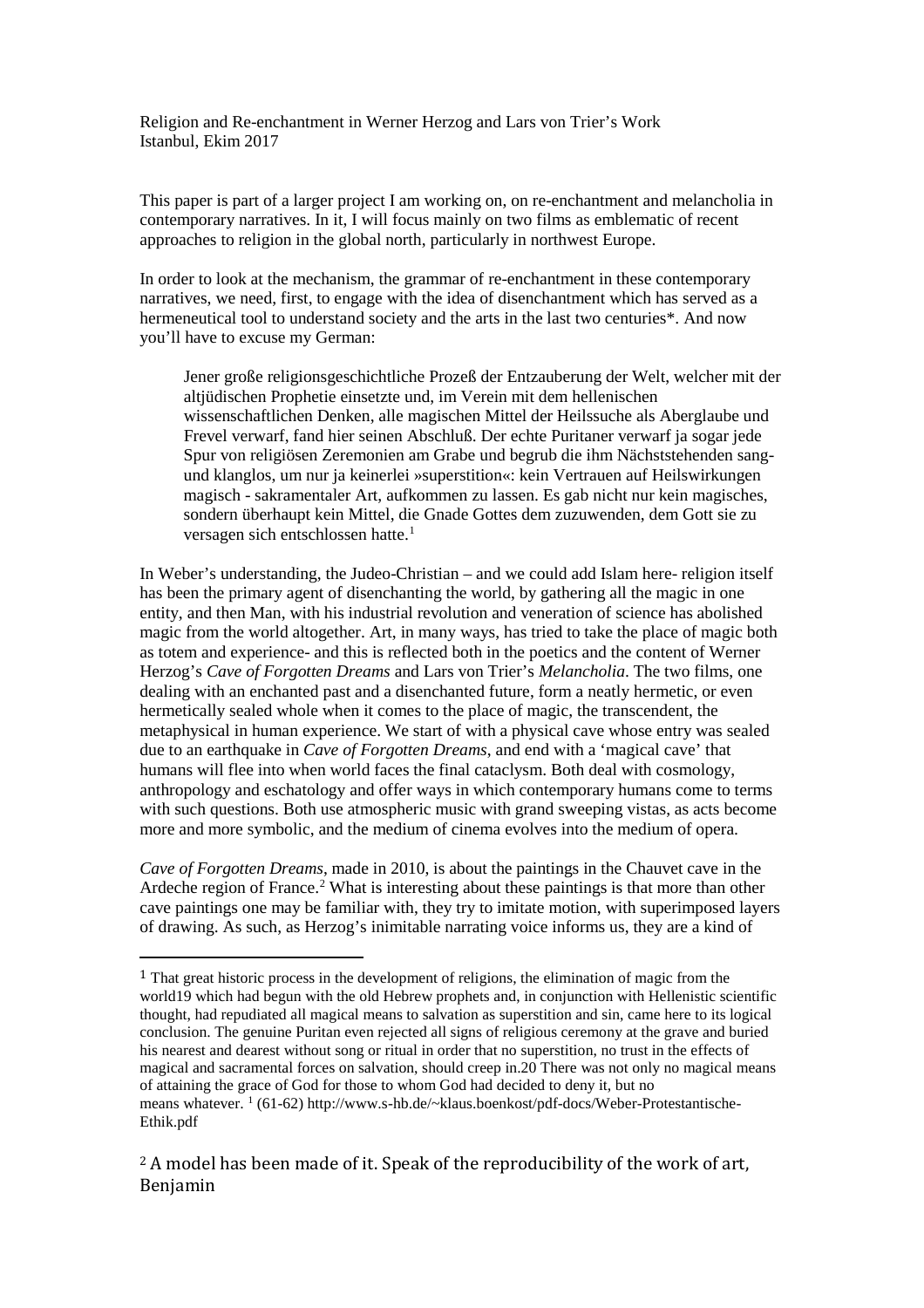proto-cinema. Herzog's voice-over makes us more readily suggestible to connections and deeper meanings, Herzog's persona and voice become part of the process of both the psychoanalysis and re-enchantment this film makes happen. A re-enchantment that gives life to the cave paintings, that reanimates them.

### [Slide 2, 3]

Imagining our ancestors as interested in the moving image as we are creates a sense of immediate connection, a communion, on which the whole narrative rests on. Through this documentary, we somehow connect to the ice age man, as they themselves were trying to connect to generations to come, to us – according to one theory forwarded by one of the scientists interviewed. Herzog's film brings us dreams of thousands years ago, the traces of which may or not may not have remained with us through the intervening generations. We are now all lying on Herzog's couch, trying to remember these forgotten images, trying to put ourselves in the shoes of the primitive to interpret the signs, the paintings, to understand what life for our ancestors might have been like. In many ways, both the work of the cave conservators and the work of the film, become a kind of a humanist religion that is not far away from ancestor worship. We look at these paintings and say, humans like us thousands of years ago have made them so they must have a meaning. Moreover, they are European humans, just like you and I, who have done this, so they have even more special meaning to you and me.

Caves have always been potent symbols, almost in all cultures, including the Islamic one: Prophet Muhammad received his first revelation in a cave near Mecca. The more immediate reference here, though, is to Plato's allegory of the cave, people being deceived by the very images they create with the help of light and shadow, exactly as Herzog is doing in the film.<sup>[3](#page-1-0)</sup> There are several minutes when Herzog plays with the lighting and the angle to give us different perceptions of the cave paintings, making them seem more alive, more in motion, just as their Makers seem to have intended them to be.

# [SLIDE 4]

In many ways, *Cave of Forgotten Dreams* is about the 'correct' or 'meaningful' way in which we are supposed to engage with the cave and the paintings. We are told that the Lauscaux Caves that were found in the 40s again in France had been open to the public and the very presence of humans, the breath, had carried germs which then destroyed the paintings. Accordingly the French authorities are now very careful about who enters the Chauvet cave, and Herzog tells us that they have been given unprecedented access, for a short period of time to film. As such archeologists and filmmakers become the high priests that can have access and interpret the paintings- and not being prophets even their access is limited: they wear jumpsuits and helmets, almost ritualistic robes, walk on a specially placed wooden plank in order not to disturb the calcite, and at no point touch the walls or the paintings themselves- .. in any case, they have access to the cave, to the temple, in fact, the very sacred space of the *sekineh*, to interpret the wall paintings, the scripture, or the Presence, if you will.

# [SLIDE 5] video

One should bear in mind that this pilgrimage inside the cave happens to a soundtrack of (Christian? Ernst reijseger) choral music, and we, as the audience, perceive it as an 'experience' of the scientists and the film makers and soon enough, the more suggestible of us, including myself, feel a part of this experience, this communion with the past.

<span id="page-1-0"></span> <sup>3</sup> also cave, Rheingold, Valkyries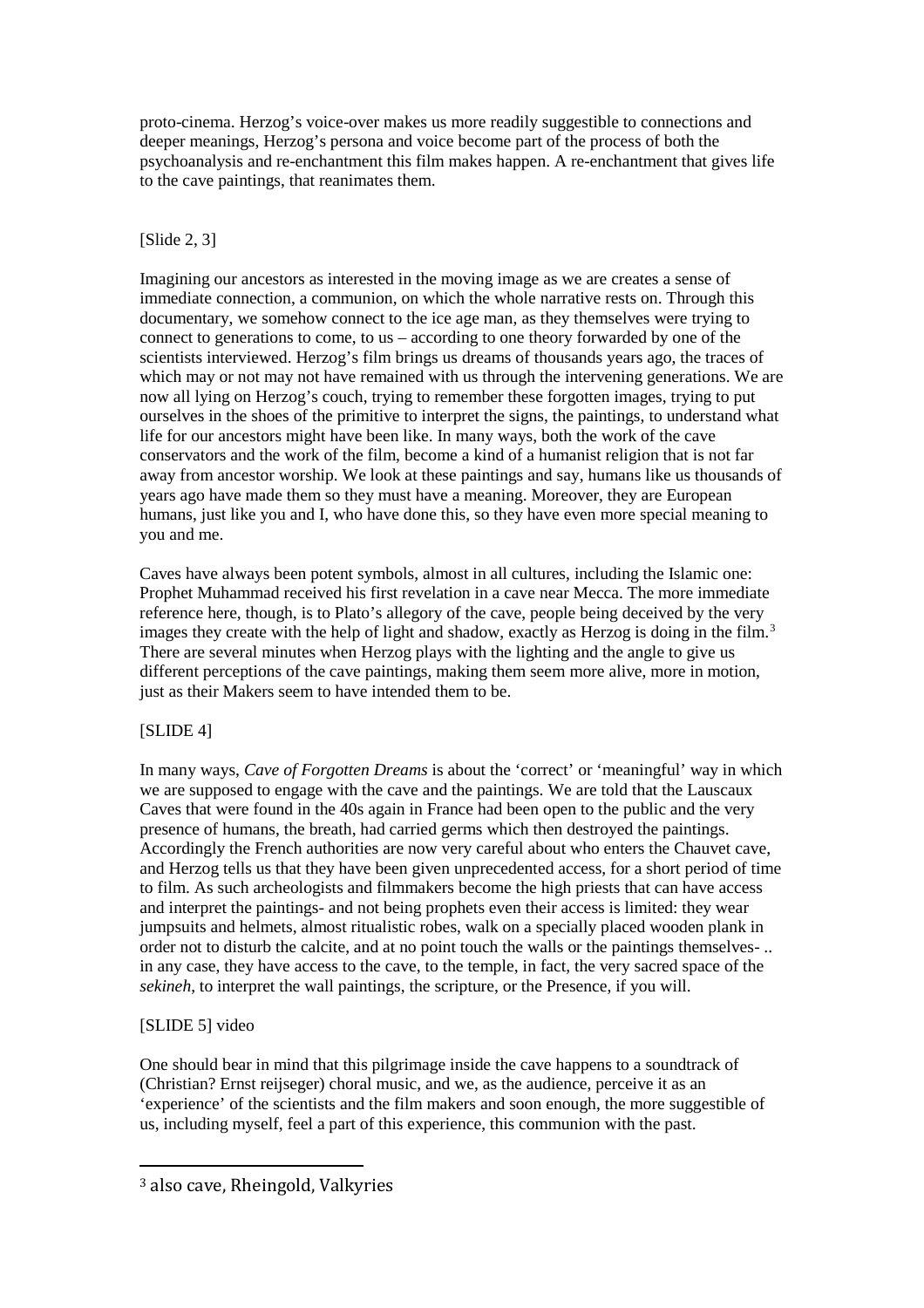The religion preached here is a very humanist one bordering on, as I suggested earlier, ancestor worship, and the annunciation comes when the lead scientist, the arch priest, tells the film crew to stop for a minute and listen to the cave. What we hear is the calcite, which has formed incredible shapes through thousands of years, dripping- thus we hear TIME itself, the making of the world, as we shall hear and see the unmaking of the world in *Melancholia*. However, the archpriest/archeologist in the cave draws our attention to something. 'If we listen, we can hear our own heartbeats'. Thus, this experience, which is presented to us by Herzog as a religious one with the accompanying music, is the kind of religion that does not transcend: it is one that folds back on Man himself, and at the moment of epiphany, revelation, all we can hear to hope is the sound of our own hearts.

When Herzog speaks to the archeologists and historians to get a better sense of the kind of human that produced those paintings, they make references to an animist past, where humans did not see themselves as dissociated from nature, plants and animals as they do today. While the fact that the animals painted have so much vigour and facial expression may surprise the viewer, it is in keeping with 'pre-historic' man's world view. These paintings are in turn described as ritualistic- there's an altar elsewhere in the cave- and as a conscious record of the period- one of the scientists seems to suggest that they wanted to leave these 'marks' for future generations. This approach seems to suggest when we try to commune with our ancestors, we're not trying to get in touch with an indifferent, unresponsive being(s), but with a consciousness that is/was expecting just such an interaction.There is an uncanniness to the way the animals have been depicted, *because* they are so life like, ready to jump at us from the walls. And as Freud will tell you, there is a very strong link between the uncanny and animism:

Die Analyse der Fälle des Unheimlichen hat uns zur alten Weltauffassung des Animismus zurückgeführt, die ausgezeichnet war durch die Erfüllung der Welt mit Menschengeistern, durch die narzißtische Überschätzung der eigenen seelischen Vorgänge, die Allmacht der Gedanken und die darauf aufgebaute Technik der Magie, die Zuteilung von sorgfältig abgestuften Zauberkräften an fremde Personen und Dinge (Mana), sowie durch alle die Schöpfungen, mit denen sich der uneingeschränkte Narzißmus jener Entwicklungsperiode gegen den unverkennbaren Einspruch der Realität zur Wehre setzte. Es scheint, daß wir alle in unserer individuellen Entwicklung eine diesem Animismus der Primitiven entsprechende Phase durchgemacht haben, daß sie bei keinem von uns abgelaufen ist, ohne noch äußerungsfähige Reste und Spuren zu hinterlassen, und daß alles, was uns heute als »unheimlich« erscheint, die Bedingung erfüllt, daß es an diese Reste animistischer Seelentätigkeit rührt und sie zur Äußerung  $\text{an} \text{reg} \mathfrak{t}^4$  $\text{an} \text{reg} \mathfrak{t}^4$ 

Freud lays his finger on the the narcissistic overestimation of one's own precedents, this will to worship ancestors. This worship of ancestors, and its distasteful narcissism is also reflected in one of the crucial scenes in *Melancholia*. One of the imaging people in the project says that

<span id="page-2-0"></span> <sup>4</sup> Our analysis of instances of the uncanny has led us back to the old, animistic conception of the universe, which was characterized by the idea that the world was peopled with the spirits of human beings, and by the narcissistic overestimation of subjective mental processes (such as the belief in the omnipotence ofthoughts, the magical practices based upon this belief, the carefully proportioned distribution of magical powers or "mana" among various outside persons and things), as well as by all those other figments of the imagination with which man, in the unrestricted narcissism of that stage of development, strove to withstand the inexorable laws of reality. It would seem as though each one of us has been through a phase of individual development corresponding to that animistic stage in primitive men, that none of us has traversed it without preserving certain traces of it which can be re-activated, and that everything which now strikes us as "uncanny" fulfils the condition of stirring those vestiges of animistic mental activity within us and bringing them to expression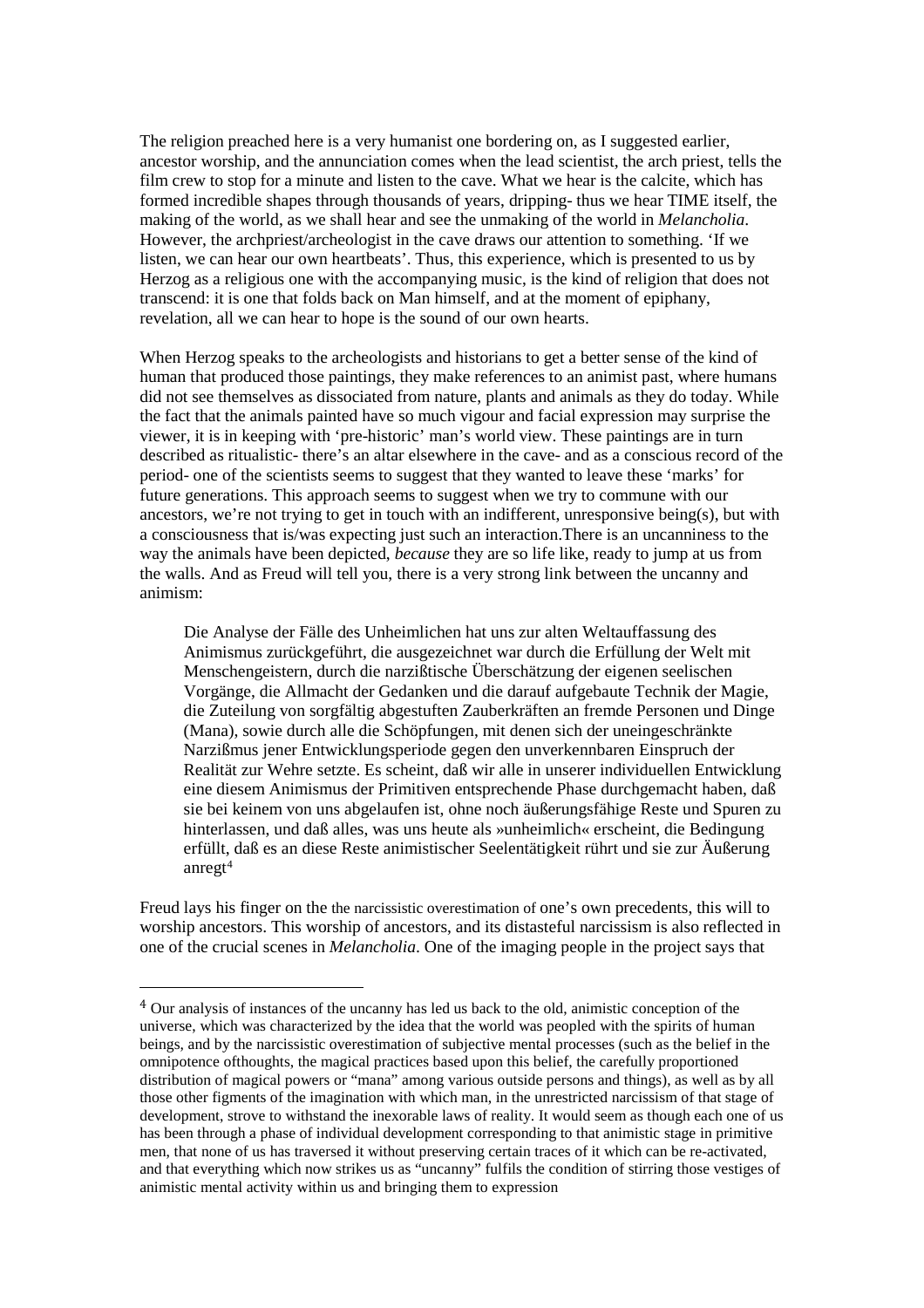after he started working on the paintings, trying to understand the layers and how they work, he started having dreams of the animals that were in the paintings. So, Herzog's analytical couch is yielding results. For him, entry into the cave induced not only the experience of communion but also dreams to haunt him in his sleep.<sup>[5](#page-3-0)</sup> He also connects his work to the way cave paintings are taken care of in Australia by the aborigines. He says that when an aborigine sees that one of their ancestral paintings are deteriorating, they touch it up, (ihya vs. conservation) and when asked why they violate the integrity of the painting, they answer that it is not them who is painting, but that they are possessed by the spirit of their ancestors to do it- it is a collective rather than an individual understanding of art. Art, then, is necessarily a palimpsest. The obsession with the individual producing the artwork is also highlighted when the scientists talk about the red palm traces on a wall, and they are elated to find that all the palms belong to a particular human being with a crooked little finger- a proto form of signature, they say. When Europeans want to venerate the paintings, or indeed any other cultural artifact, they isolate them in museums, whereas this aboriginal anecdote prove there are other ways to engage with the past and its ghosts. Herzog thus questions our practices of museumization and the film helps us explore the relationship between art, ritual and experience. It is also a lesson in looking, the camera lingers on the paintings through modulating music and light, and forces us to see, re-see, and change our angle. In fact, it trains in such a way that when we have looked enough at the faces of the lion, it is not difficult to see the lions in the scientist's face. The film makes this transference possible, in line with Freud saying that this animism remains in us.

Lars von Trier's attempt at meaning making, his film *Melancholia*, starts immediately with news of this apocalypse: we see a smaller, round, heavenly body hit the earth, to the tune of Wagner. So the operatic turn is here. The film opens with 'highlights' from the story we are about to watch, and this forewarning only heightens the sense of doom when we encounter those scenes in the narrative.

The film tells the story of a wedding ceremony, somewhere possibly on the East Coast as a planet called Melancholia comes too close to the earth for comfort. The wedding collapses, and the next day we see three characters, the runaway bride Justine, Justine's sister Claire, and Claire's husband John react to this imminent encounter. [Tristan and Isolde] [Show sequence 6] 0:40- 2:20 6:30-end

Because of the opening sequence, we as viewers already have a sense of doom, Trier thus places us in the position of the omniscient watcher. The narrative itself starts with a scene of a long limousine trying to go round a bend in the road. We see that the limousine contains a wedding couple, who first find the situation funny, but then have to walk to the wedding venue, where very anxious wedding organizers and relatives are waiting. From the scene of the world being, in a way, pollinated by another planet, we seem to have entered a grammar conception, birth and death. Here, the limousine with the couple looks like a fertilized egg getting stuck in the fallopian tube. [Slide 7]

Melancholia has been a running theme in European literature, a humour, *black bile*, that could be the symptom and the result of several predicaments. In his hefty and influential 1621 book entitled *Anatomy of Melancholy* Robert Burton explores almost all of the causes with references to the Greek classics and the Bible, and devotes his last chapter to what he calls 'Religious Melancholia' which can take several forms, but he starts of with the following, with emphasis on teleology:

<span id="page-3-0"></span> <sup>5</sup> close and distant reading, we need to get out of the cave to understand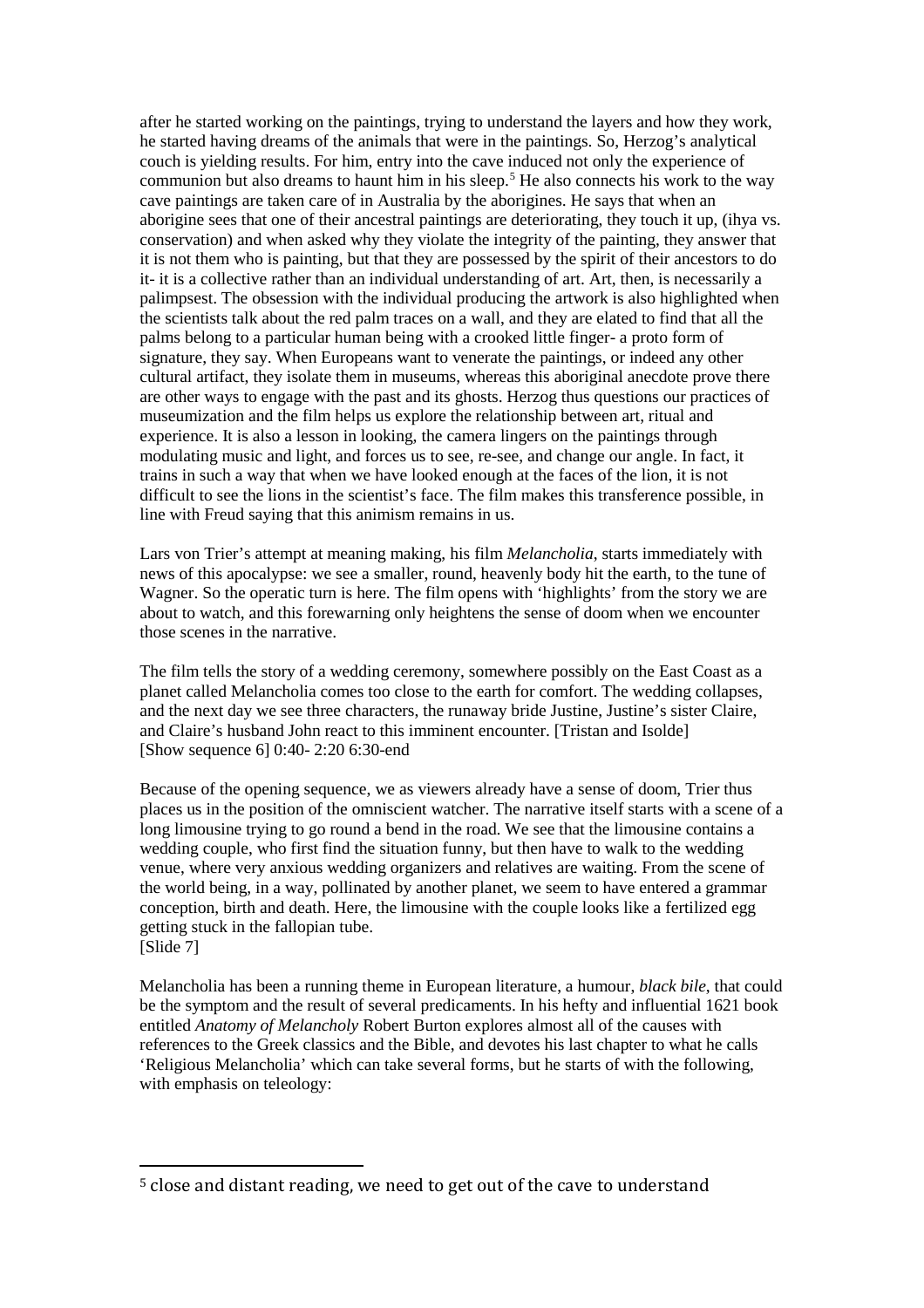Some seem to be inspired of the Holy Ghost, some take upon them to be prophets, some are addicted to new opinions, some foretell strange things, *de statu mundi et Antichristi*, saith Gordonius. Some will prophesy of the end of the world to a day almost, and the fall of the Antichrist, as they have been addicted or brought up; for so melancholy works with them, as [\[6306\]L](http://www.gutenberg.org/files/10800/10800-h/ampart3.html#note6306)aurentius holds. (312)

From the beginning, with her uncanny, automaton smile, Justine is represented as a prophetic figure in Melancholia, corresponding to the description of those who experience 'religious melancholia'. We often see her looking up at the sky and when she arrives at the wedding venue, she guesses the number of beans there are in a vase, a device for a lottery for the wedding guest. When the wedding planner is astonished that she can guess the right number, she is quite deadpan: 'I know things!'

When both the moon and the approaching planet are visible in the night sky, Justine leaves the wedding party to commune with them, heightening the sense that she is somehow in connection with them. There are protracted shots of the garden which has been landscaped in perfect perspective like in a Renaissance painting. It's an uncanny sight/site, firstly because it is a replica of the gardens we have seen in renaissance paintings, and also because there are two different 'moons' in the sky, the shadows are all wrong. [Slide 8]

In her bridal dress Justine becomes a symbol of femininity that has an organic bond with the lunar cycle. Here, von Trier is picking up the theme of women being more in touch with nature, women being a conduit through which nature speaks to men from his 2009 film *Antichrist*. It is also worth noting here that in Herzog's cave, the only human form depicted is the lower half of a woman's body– and this takes on more significance when we go along with the suggestion that the cave was a site of religious ritual. In *Melancholia* Man's hubris, and women as natural carriers of anxiety is reimagined. Justine's feminine anxiety is paired with wisdom is contrasted to John's trust in astronomy, his telescope, and that the planet Melancholia will come very close but not crash into it. John of the Book of Revelation, Apocalypse of John, John as the prophet who cannot bear the burden of the message and commits suicide.

That the world is ripe for destruction, that humanity has lost direction and has prepared itself for the wrath of God is signaled in the profession of Justine, the sort of professional activity one would have to engage in to be able to possess the sort of 'country seat' that the wedding is celebrated at. She works for an advertising company that, in the words of Justine, produces lies that encourage young girls to buy 'subpar products'. One of the images shown as celebration of Justine's work is that of models who look like they've been strewn on the floor. Von Trier doesn't give an exact account of how Justine got alienated from her job and attained her new powers, but we are given to understand that Melancholia has chosen her as an interlocutor. When her sister tells her to calm down she goes into the library. She replaces the modernist paintings on display with Bruegel's Hunters in the Snow (1565), Caravaggio's (David and Goliath) and Ophelia by Millais. The Breughel scene is reenacted when Claire tries to get back home with her son in her arms, as the earth turns into mush, and her steps become just as heavy as if she were walking in snow. It is also a cinematic reference to Tarkovsky's Solaris in which it is extensively used. Justine also has a vision of herself floating in the river, just like Ophelia. And thus Justine, knowing what will happen, makes art the oracle that many people have been taking it for. We'd do well to remember, however, these are all painting painted before the ultimate disenchantment of the world, in the Weberian sense.

Justine seems to be functioning in a metaphysical world that is no longer Christian. When the groom gives Justine the photograph of an apple orchard he's bought for her as a token of his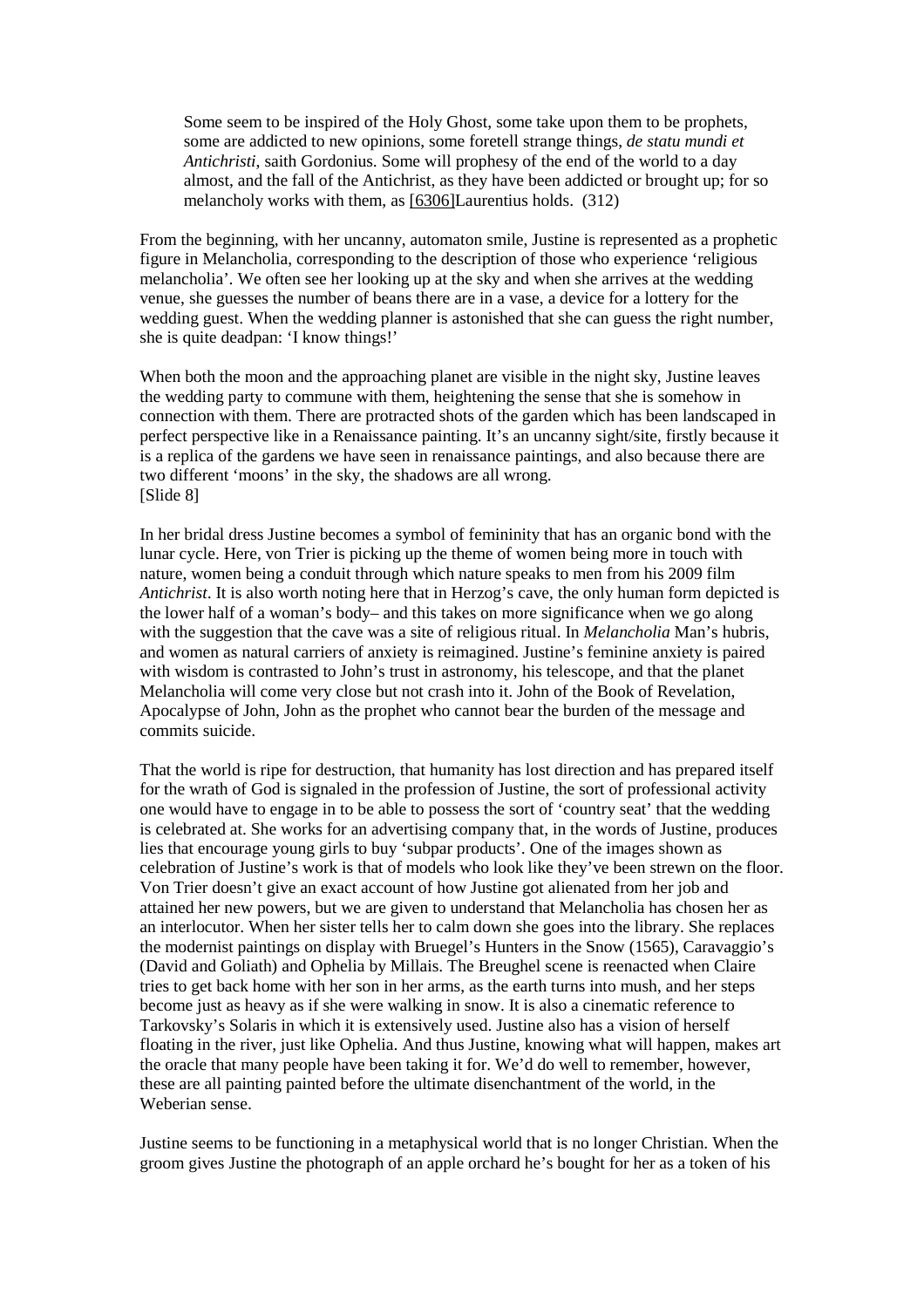love, Justine's face makes it clear that she has no use for earthly things anymore, particularly not for the garden of paradise that Man has been expelled from.

After the failed marriage ritual, the second part of the film deals more directly with the approaching of Melancholia. The several dysfunctional humans Herzog has introduced us to suggest that religious Melancholia and disenchantment of the world, has already hit the planet some time ago. We see Claire fret about the approaching planet as pessimist internet is full of news of how it will actually hit the world. John clearly despises and chastises Claire for giving unscientific rumours such credit and forces her to enjoy this 'once in a generation' opportunity to observe the planet and more importantly, to observe how precise scientists have been in their calculations.

#### [slide 9]

But we the viewers know that all is not well when a horse named Abraham refuses to cross a bridge that seems to mark the boundaries of the estate. The day of reckoning has come and everybody will be counted in their own homes.

Leon, the nephew has made a loop out of wire to observe the approaching planet, and again, we are given a lesson in seeing. Trier is pretty harsh on people who put their trust in sciencewhen his god fails, John goes and commits suicide among the horses. Claire's flight is different from John's- primarily because she is a mother- and her first instinct is to save Leon rather than flee. Her futile attempts to get beyond the circumference of their estate are all thwarted, and turns back home which is by now uncanny, without the usual sense of homeliness. She still tries to bring some kind of enlightened order to the situation and wants the end of the world to somehow conform with her idea of ritual. 'I want us to be together when it happens' she says to Justine and is met with pure contempt. This neat, curated death that tries to celebrate human achievement. To meet even death with the hygiene of a business meeting, a professional cocktail environment; in short with the protestant work ethic.

#### **[Justine](http://www.imdb.com/name/nm0000379/?ref_=tt_trv_qu)**: You want to

meet on the terrace, and sip wine, the three of us? **[Claire](http://www.imdb.com/name/nm0001250/?ref_=tt_trv_qu)**: It would make me happy. **[Justine](http://www.imdb.com/name/nm0000379/?ref_=tt_trv_qu)**: Do you know what I think of your plan? **[Claire](http://www.imdb.com/name/nm0001250/?ref_=tt_trv_qu)**: No. I was hoping that you might like it. **[Justine](http://www.imdb.com/name/nm0000379/?ref_=tt_trv_qu)**: I think it's a piece of shit. **[Claire](http://www.imdb.com/name/nm0001250/?ref_=tt_trv_qu)**: Please, Justine. I just want it to be nice... **[Justine](http://www.imdb.com/name/nm0000379/?ref_=tt_trv_qu)**: Nice? Why don't we meet on the fucking toilet? **[Claire](http://www.imdb.com/name/nm0001250/?ref_=tt_trv_qu)**: Fine, then - let's not... **[Justine](http://www.imdb.com/name/nm0000379/?ref_=tt_trv_qu)**: You're damn right let's not!

**[Claire](http://www.imdb.com/name/nm0001250/?ref_=tt_trv_qu)**: I really hate you sometimes...

However much she may disdain her sister, Justine has a soft spot for her nephew, and she starts to build 'a magic cave' for him as she has promised earlier in the film. She promises, also, that nothing can harm him as long as they are in that magic cave. Just as the 'primitive' tool that Leon had made told them the earth was going to be hit, just such another 'primitive' safe space will see them through to the other side, whatever that other side may be. In the absence of the cave, a metaphorical one needs to be built, and this can only be possible through the use of magic, by re-enchating 'material'. When that last moment comes, it is not human accomplishments that will give us comfort, but the belief that there are powers at work that we can't control, something that transcends. And so